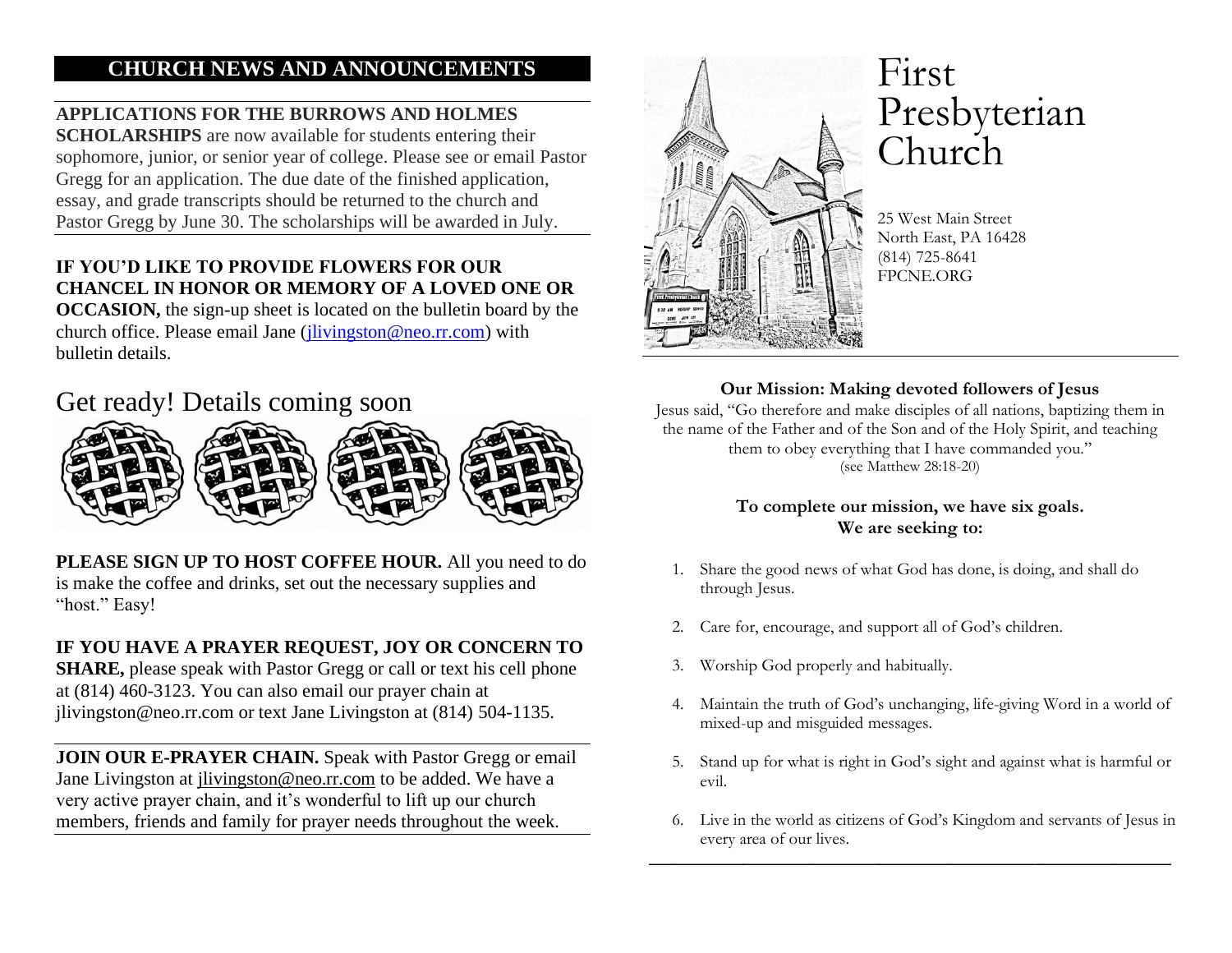## **WELCOME**



## **WELCOME TO ALL.** You enter this church not as a stranger, but as a child of God, joining in worship with

our Christian family. Please take a moment to complete

a Visitor/Guest Card, located in the pew racks, and

place it in the collection plate during the time of

Offering. We are glad you joined us today.

**TO PREPARE FOR WORSHIP**, please turn off or silence cell phones, tablets, and all other wireless electronic devices upon entering the sanctuary.

**FOR FAMILIES WITH YOUNG CHILDREN:** Nursery care is available for infants and young children through pre-K. An usher will be happy to direct you to the Nursery-Crib Room. Sunday School is available for grade school ages following the Children's Blessing.

**ASSISTANCE FOR THE HEARING IMPAIRED** is available. Please contact a member of the media team to use the assisted listening devices.

**RESTROOMS** are located across from the office area and down the hallway in the Christian Education wing.

**PARKING IS AVAILABLE** in the designated church parking spaces on the south and east side of the church, as well as street parking. The municipal building parking lot west of the church is also available on nights and Sunday mornings.

**TODAY'S LITURGICAL COLOR IS WHITE,** which is used for special days of great joy.

**WEDNESDAY EVENING PRAYER AND DEVOTIONAL** is held on Facebook LIVE on Wednesday evenings at 7:00 PM (ET). Please contact Pastor Gregg directly to share any prayer requests.

## **CONTACT INFO YOU MIGHT NEED**

- Contact Pastor Gregg anytime at (814) 460-3123 (call or text) and pastortownsend@yahoo.com.
- Contact music director Jane Livingston at (814) 504-1135 (call or text) and jlivingston@neo.rr.com.
- Please send announcements or calendar events to Jane.

#### **\* OFFERING OUR TENTH AND GIFTS BEYOND**

**\* BENEDICTION** 

#### **\* POSTLUDE**

**\* \* \* \* \* \* \* \* \* \* \* \***

## **OFFERING OUR TENTH AND GIFTS BEYOND**

- 1. For in-person worshippers, place your envelopes in the plates at the back of the sanctuary.
- 2. Send in your financial support via the **USPS** to **25 West Main Street, North East PA 16428.**
- 3. Contact the church office (814-725-8641) to set up **direct deposit**.
- 4. You can also now give through **PayPal.** Just click on the link: paypal.me/fpcne.

**HELP OUT WITH OUR CLEAN-UP DAY FOR MISSION.** Join us on Monday, May 16 at 6:00 PM and give a few hours for mission work. We are going to clean out the "green room" and set up it up to store clothing for our clothing drives. Many hands make short work. Please come help—your muscles and tools are needed. Speak with Cindy Lilly if you have questions.

#### **All Music Used with Permission │Church Copyright License #1496394 │+ Streaming License #20537695**

"Baptized In Water" CCLI Song #82917 Dale Grotenhuis | Michael Saward © Words: The Jubilate Group | 1987 CRC Publications | (Admin. by Hope Publishing Company)\(Admin. by Faith Alive Christian Resources) │ "Yet Not I But Through Christ In Me" CCLI Song # 7121852 Jonny Robinson | Michael Farren | Rich Thompson © 2018 CityAlight Music (Admin. by Capitol CMG Publishing (Integrity Music, David C Cook)) Farren Love And War Publishing (Admin. by Capitol CMG Publishing (Integrity Music, David C Cook)) Integrity's Alleluia! Music (Admin. by Capitol CMG Publishing (Integrity Music, David C Cook)) │"There's A Sweet, Sweet Spirit In This Place" CCLI Song # 18204 Doris Akers © 1962. Renewed 1990 Manna Music, Inc. (Admin. by Gaither Copyright Management)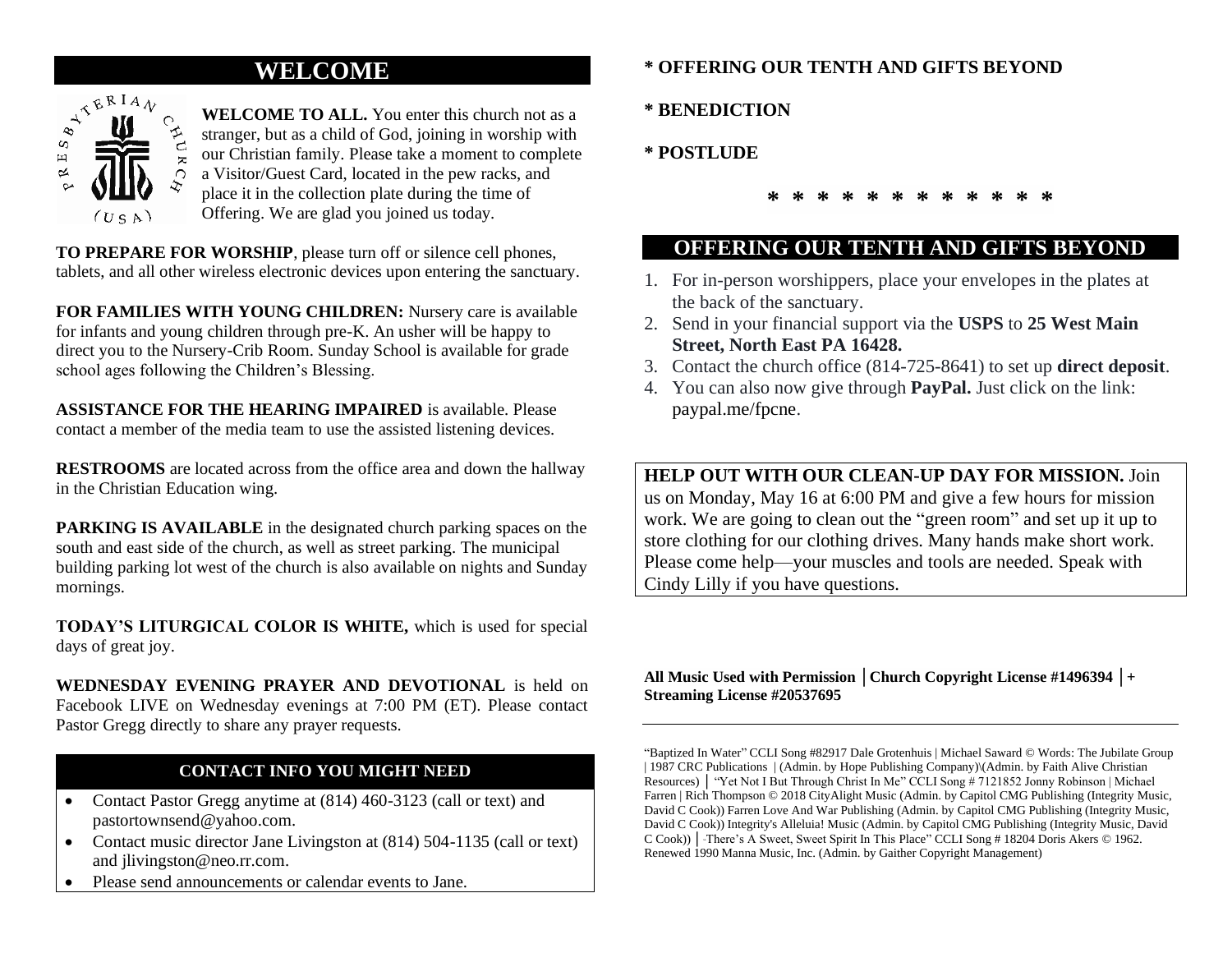To this I hold, my hope is only Jesus. All the glory evermore to him. When the race is complete, still my lips shall repeat. Yet not I but through Christ in me.

When the race is complete still my lips shall repeat. Yet not I but through Christ in me. Yet not I but through Christ in me.

#### **PASTORAL PRAYER AND THE LORD'S PRAYER**

**Our Father who art in heaven, hallowed be thy name. Thy kingdom come, Thy will be done on earth as it is in heaven. Give us this day our daily bread; and forgive us our debts as we forgive our debtors; and lead us not into temptation, but deliver us from evil. For Thine is the kingdom and the power and the glory forever. Amen.**

#### **SENDING THE WORD INTO THE WORLD**

**\* CLOSING SONG** "There's a Sweet, Sweet Spirit In This Place"

There's a sweet, sweet Spirit in this place, And I know that it's the Spirit of the Lord. There are sweet expressions on each face, And I know they feel the presence of the Lord.

**Sweet, Holy Spirit, Sweet heavenly Dove, Stay right here with us filling us with Your love. And for these blessings, we lift our hearts in praise. Without a doubt we'll know That we have been revived When we shall leave this place.**

There are blessings you cannot receive Till you know Him in His fullness and believe. You're the one to profit when you say "I am going to walk with Jesus all the way." **(Chorus)** 

## **First Presbyterian Church**

North East, PA May 15, 2022, 10:30 A.M. Fifth Sunday of Easter Jane M. Livingston, Director of Music Gregg D. Townsend, Pastor

*\*Indicates to stand if you are able* 

### **GATHERING AROUND THE WORD**

**GATHERING MUSIC**

WELCOME AND ANNOUNCEMENTS Pastor Gregg Townsend **MOMENT FOR MISSION** Cherry Pies

**\* CALL TO WORSHIP** Bob Nelson Leader: Let us Worship God.

**Together: O LORD, in the morning you hear my voice; in the morning I prepare a sacrifice for you and watch. I, through the abundance of your steadfast love, will enter your house. I will bow down toward your holy temple in the fear of you. Lead me, O LORD, in your righteousness because of my enemies; make your way straight before me.** —Psalm 5:3,7, and 8

**\* OPENING PRAISE** "Baptized In Water"

Baptized in water. Sealed by the Spirit. Cleansed by the blood of Christ our King. Heirs of salvation, trusting His promise. Faithfully now God's praises we sing.

Baptized in water. Sealed by the Spirit. Dead in the tomb with Christ our King. One with His rising, freed and forgiven. Thankfully now God's praises we sing.